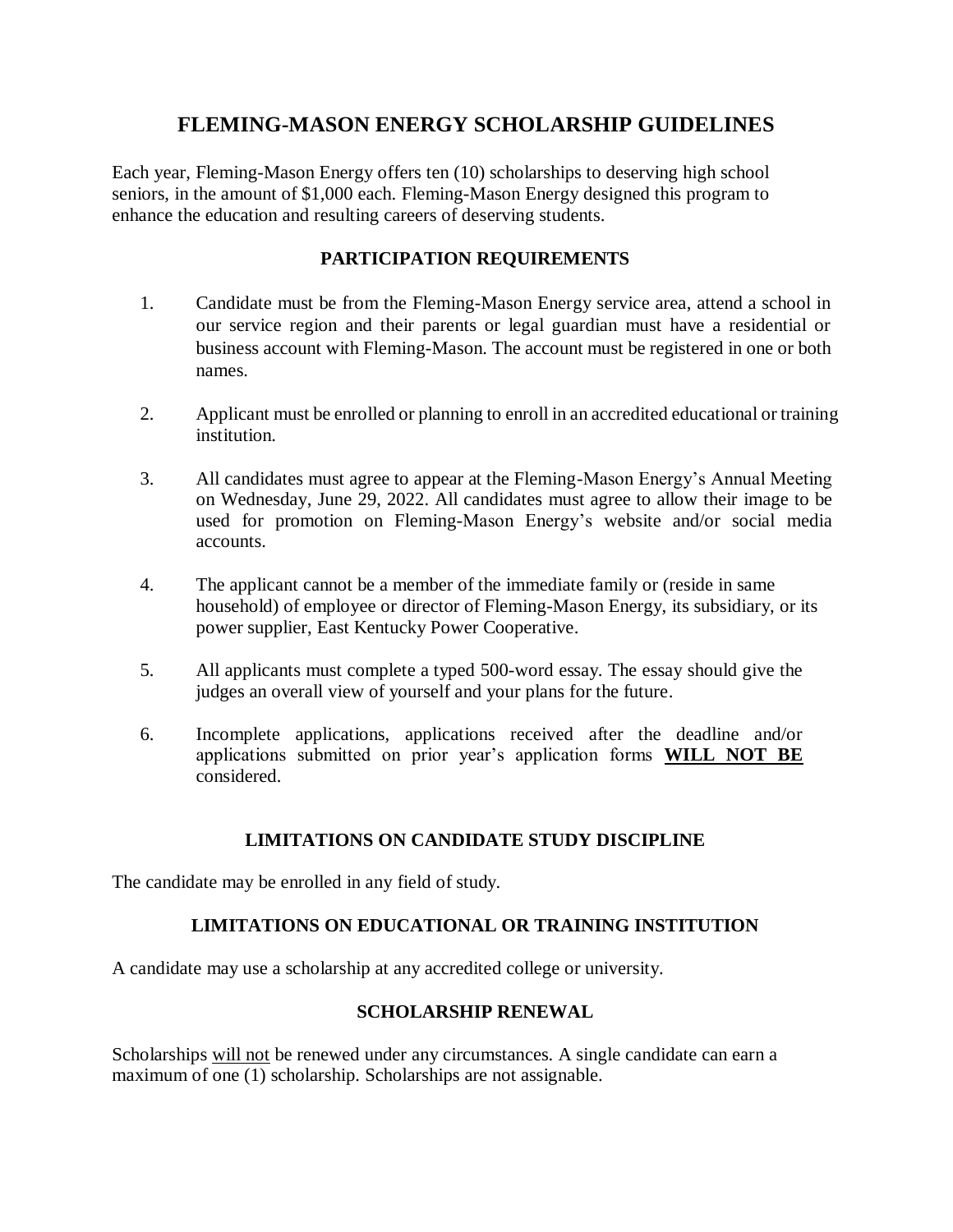#### **LIMITATIONS ON SCHOLARSHIP**

Scholarships will be awarded for (1) school year only. The time period generally accepted is August-May, spanning portions of two calendar years.

#### **GENERAL SELECTION CRITERIA**

- 1. Membership eligibility.
- 2. Grade Point Average (curriculum will be considered as well as grades). \*\*\* A copy of applicant's transcript and ACT or SAT scores must be provided. \*\*\*
- 3. School and community involvement.
- 4. Essay

### **APPLICATION PROCEDURES AND DATES**

## **Applications must be postmarked by March 31, 2022**

**FLEMING-MASON ENERGY ATTN: LORI ULRICH PO BOX 328 FLEMINGSBURG KY 41041**

#### \*INCOMPLETE APPLICATIONS AND APPLICATIONS RECEIVED AFTER THE DEADLINE WILL NOT BE JUDGED\*

# **\*\*ONLY WINNERS WILL BE NOTIFIED\*\***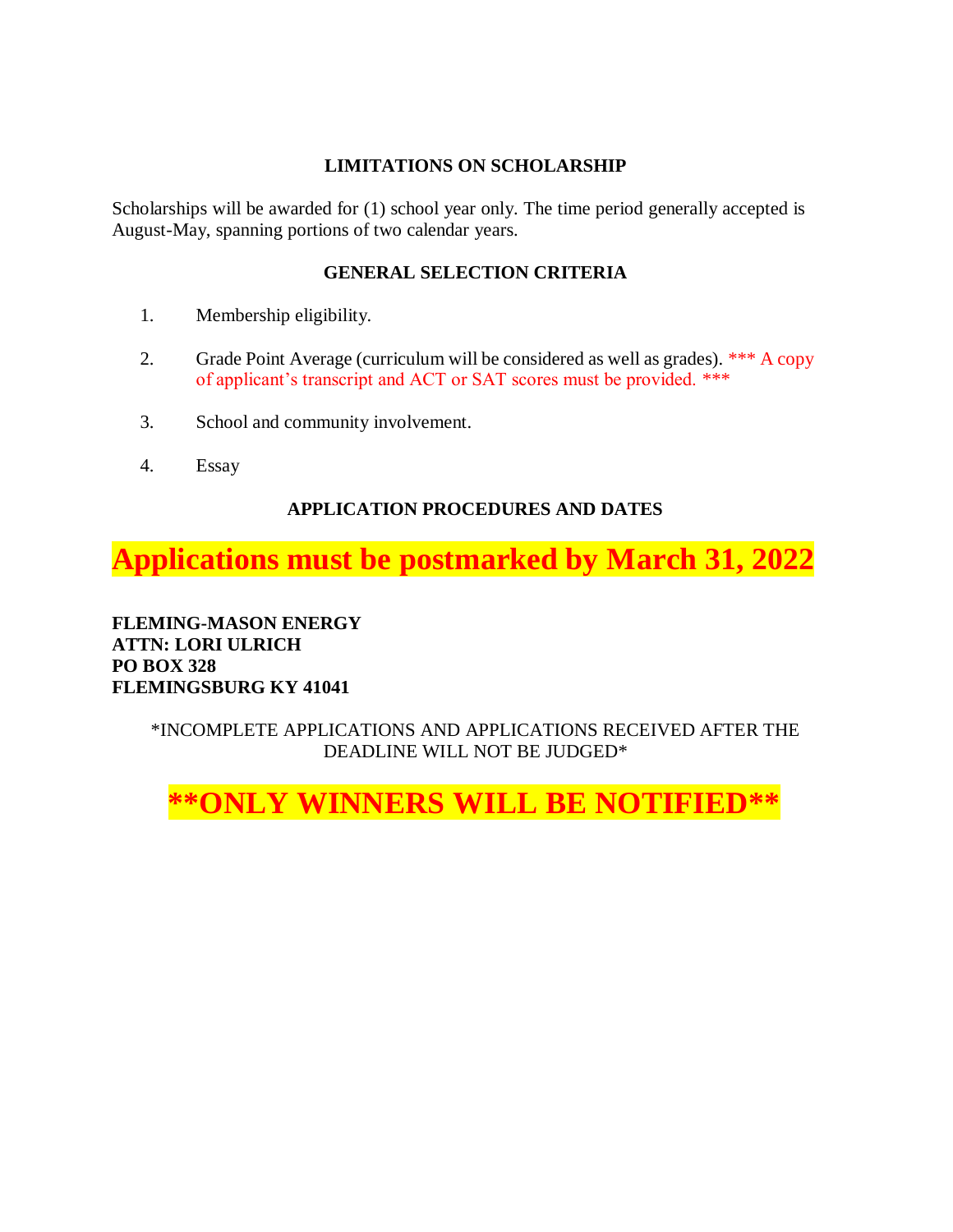## **FLEMING-MASON ENERGY SCHOLARSHIP APPLICATION**

| AGE_______DATE OF BIRTH_______PARENT OR GUARDIAN_________________________________ |
|-----------------------------------------------------------------------------------|
|                                                                                   |
| NUMBER OF DEPENDENTS IN FAMILY (excluding self) ________________________________  |
| WILL YOU RECEIVE MONEY FROM OTHER SCHOLARSHIPS? ____ YES____NO                    |
| IF SO, HOW MUCH?                                                                  |
| HAVE YOU APPLIED FOR OTHER SCHOLARSHIPS? ___________YES___________NO              |
|                                                                                   |
|                                                                                   |
| EXPECTED GRADUATION DATE_______GPA______GPA SCALE USED________                    |
|                                                                                   |
|                                                                                   |

List activities you have participated in and any special honors you have received during your high school attendance, such as class officer, school clubs, church and community activities, etc.

| <b>ACTIVITY</b> | <b>YEARS</b> | <b>REMARKS</b> |
|-----------------|--------------|----------------|
|                 |              |                |
|                 |              |                |
|                 |              |                |
|                 |              |                |
|                 |              |                |